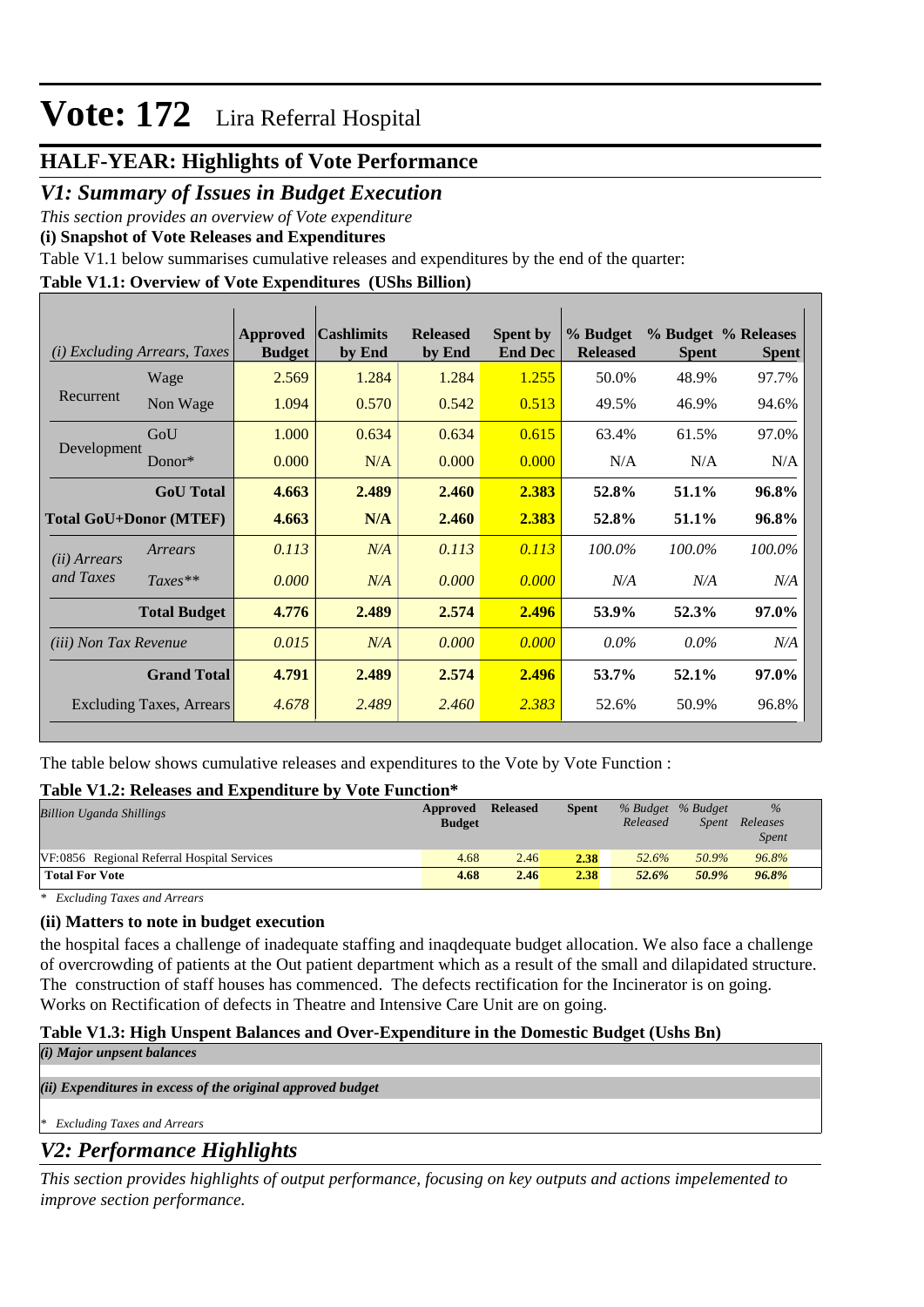#### **HALF-YEAR: Highlights of Vote Performance**

#### **Table V2.1: Key Vote Output Indicators and Expenditures\***

| <i>Vote, Vote Function</i><br><b>Key Output</b>                                                                        | <b>Approved Budget and</b><br><b>Planned outputs</b> |         | <b>Cumulative Expenditure</b><br>and Performance                                                                                                                                                                    |              | <b>Status and Reasons for any</b><br><b>Variation from Plans</b>  |       |  |
|------------------------------------------------------------------------------------------------------------------------|------------------------------------------------------|---------|---------------------------------------------------------------------------------------------------------------------------------------------------------------------------------------------------------------------|--------------|-------------------------------------------------------------------|-------|--|
| Vote Function: 0856 Regional Referral Hospital Services                                                                |                                                      |         |                                                                                                                                                                                                                     |              |                                                                   |       |  |
| <b>Output: 085601</b>                                                                                                  | <b>Inpatient services</b>                            |         |                                                                                                                                                                                                                     |              |                                                                   |       |  |
| Description of Performance: 23,000 Admissions, Bed                                                                     | Occupancy 88%, ALOS 5 days.                          |         | 10,979 Admissions, average<br>lengthy of stay 6 days, and Bed<br>occupancy rate 81%                                                                                                                                 |              | No significant variations                                         |       |  |
| Performance Indicators:                                                                                                |                                                      |         |                                                                                                                                                                                                                     |              |                                                                   |       |  |
| No. of in patients admitted                                                                                            |                                                      | 23,000  |                                                                                                                                                                                                                     | 5472         |                                                                   |       |  |
| Bed occupancy rate<br>(inpatients)                                                                                     |                                                      | 90      |                                                                                                                                                                                                                     | 83           |                                                                   |       |  |
| Average rate of stay for<br>inpatients (no. days)                                                                      |                                                      | 5       |                                                                                                                                                                                                                     | 6            |                                                                   |       |  |
| <b>Output Cost:</b>                                                                                                    | UShs Bn:                                             | 2.929   | UShs Bn:                                                                                                                                                                                                            | 1.423        | % Budget Spent:                                                   | 48.6% |  |
| <b>Output: 085602</b>                                                                                                  | <b>Outpatient services</b>                           |         |                                                                                                                                                                                                                     |              |                                                                   |       |  |
| Description of Performance: outpatients 230,000, specialised 107,481 patients traeted, 4,584                           | clinic 94,000                                        |         | patients specialized clinic<br>attended to                                                                                                                                                                          |              | No significant variations                                         |       |  |
| Performance Indicators:                                                                                                |                                                      |         |                                                                                                                                                                                                                     |              |                                                                   |       |  |
| No. of specialised outpatients<br>attended to                                                                          |                                                      | 100,000 |                                                                                                                                                                                                                     | 2310         |                                                                   |       |  |
| No. of general outpatients<br>attended to                                                                              |                                                      | 240,000 |                                                                                                                                                                                                                     | 54380        |                                                                   |       |  |
| Output Cost:                                                                                                           | UShs Bn:                                             | 0.121   | UShs Bn:                                                                                                                                                                                                            | 0.047        | % Budget Spent:                                                   | 39.1% |  |
| <b>Output: 085603</b>                                                                                                  | Medicines and health supplies procured and dispensed |         |                                                                                                                                                                                                                     |              |                                                                   |       |  |
| Description of Performance: medicines worth 1,000,000,000 614,151,062.6/= worth of drugs Increase in deliveries due to | billion delivered                                    |         | delivered by NMS                                                                                                                                                                                                    |              | emergencies                                                       |       |  |
| Performance Indicators:                                                                                                |                                                      |         |                                                                                                                                                                                                                     |              |                                                                   |       |  |
| Value of medicines<br>received/dispensed (Ush bn)                                                                      |                                                      | 1.2     |                                                                                                                                                                                                                     | 246798415.16 |                                                                   |       |  |
| <b>Output Cost:</b>                                                                                                    | UShs Bn:                                             | 0.028   | UShs Bn:                                                                                                                                                                                                            |              | 0.013 % Budget Spent:                                             | 47.7% |  |
| <b>Output: 085604</b>                                                                                                  | <b>Diagnostic services</b>                           |         |                                                                                                                                                                                                                     |              |                                                                   |       |  |
| Description of Performance: 70,000 lab tests, 87,000 xrays,                                                            | 6800 ultrasound, and 4,000<br>blood transfusion      |         | 66,111lab tests done<br>4,264 x-ray examinations done<br>2,546 scans done<br>1,908 blood transfuions done                                                                                                           |              | No significant variations                                         |       |  |
| Performance Indicators:                                                                                                |                                                      |         |                                                                                                                                                                                                                     |              |                                                                   |       |  |
| Patient xrays (imaging)                                                                                                |                                                      | 16,500  |                                                                                                                                                                                                                     | 2188         |                                                                   |       |  |
| No. of labs/tests                                                                                                      |                                                      | 68,000  |                                                                                                                                                                                                                     | 17481        |                                                                   |       |  |
| <b>Output Cost:</b>                                                                                                    | UShs Bn:                                             | 0.067   | UShs Bn:                                                                                                                                                                                                            |              | 0.030 % Budget Spent:                                             | 45.7% |  |
| <b>Output: 085605</b>                                                                                                  | <b>Hospital Management and support services</b>      |         |                                                                                                                                                                                                                     |              |                                                                   |       |  |
| Description of Performance:                                                                                            |                                                      |         | 0 Hospital Board meeting<br>2 Senior staff meeting<br>1 General staff meeting<br>8 Top management meetings.<br>Authorise payments for goods<br>and services.<br>Supervision and performance<br>evaluation of staff. |              | Top management out of duty<br>station due to busy schedule        |       |  |
| <b>Output Cost:</b>                                                                                                    | UShs Bn:                                             | 0.440   | UShs Bn:                                                                                                                                                                                                            | 0.209        | % Budget Spent:                                                   | 47.6% |  |
| <b>Output: 085606</b>                                                                                                  | <b>Prevention and rehabilitation services</b>        |         |                                                                                                                                                                                                                     |              |                                                                   |       |  |
| Description of Performance: 13,000 Ante Natal clients, 2,584 8,697 Ante Natal clients,                                 | Physiotherapy, 6,600                                 |         | 1,843 Physiotherapy and                                                                                                                                                                                             |              | inclusion of new services such<br>as Corset, Splints and Cervical |       |  |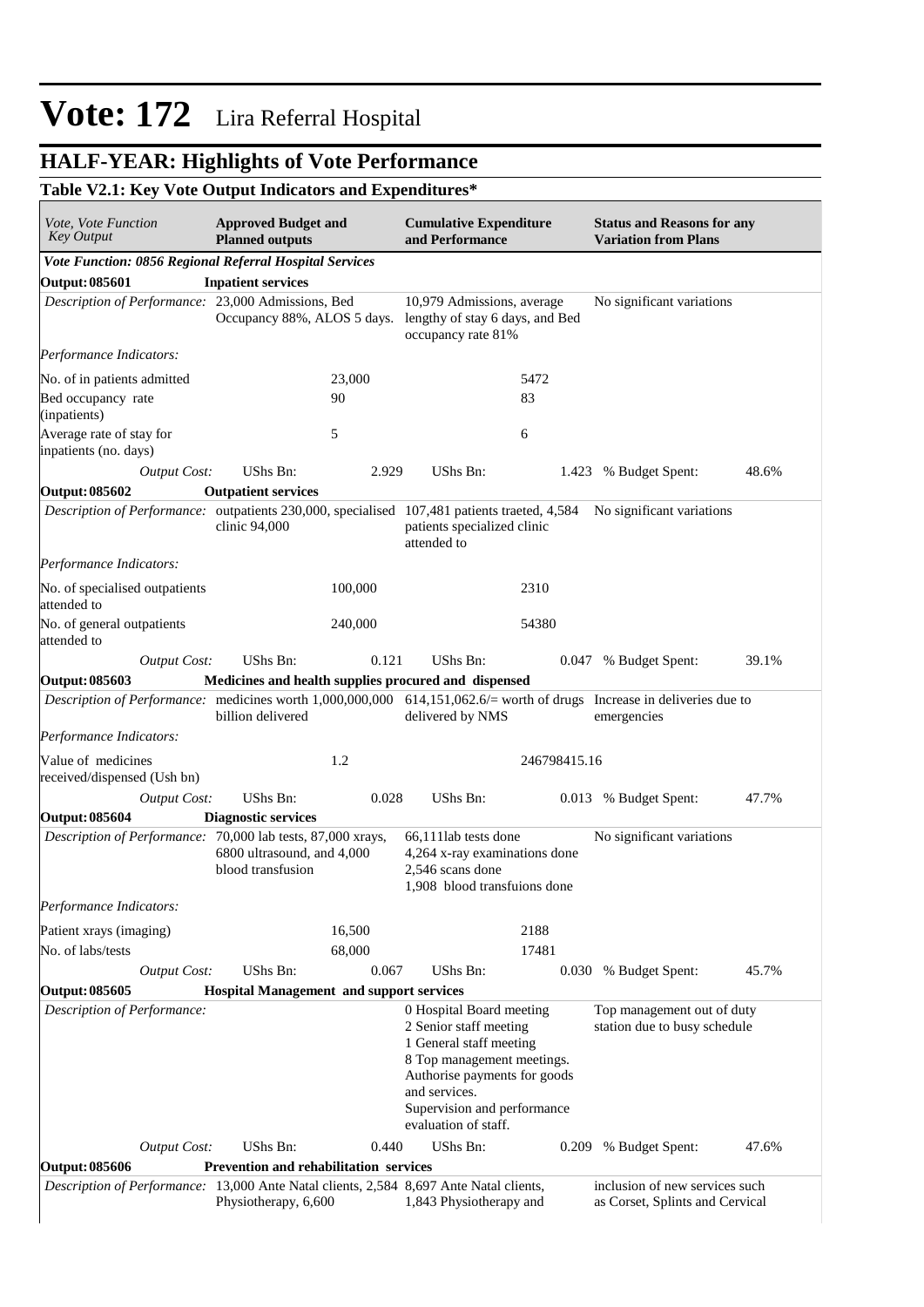#### **HALF-YEAR: Highlights of Vote Performance**

| Vote, Vote Function<br><b>Key Output</b>            | <b>Approved Budget and</b><br><b>Planned outputs</b>                                 | <b>Cumulative Expenditure</b><br>and Performance                                                                |                                                                                |       | <b>Status and Reasons for any</b><br><b>Variation from Plans</b> |       |  |  |
|-----------------------------------------------------|--------------------------------------------------------------------------------------|-----------------------------------------------------------------------------------------------------------------|--------------------------------------------------------------------------------|-------|------------------------------------------------------------------|-------|--|--|
|                                                     | Occupational Therapy, 100<br>Orthopaedics workshop, 4,800<br><b>Familly Planning</b> | 2,514Occupational Therapy and Collars in the Orthopeadic<br>132 Orthopeadic workshop.<br>1,884 Familly planning |                                                                                |       | workshop department                                              |       |  |  |
| Performance Indicators:                             |                                                                                      |                                                                                                                 |                                                                                |       |                                                                  |       |  |  |
| No. of people receiving<br>family planning services | 4.400                                                                                |                                                                                                                 | 1013                                                                           |       |                                                                  |       |  |  |
| No. of people immunised                             | 36,000                                                                               |                                                                                                                 | 8362                                                                           |       |                                                                  |       |  |  |
| No. of antenatal cases                              | 24,000                                                                               |                                                                                                                 | 4146                                                                           |       |                                                                  |       |  |  |
| Output Cost:                                        | UShs Bn:                                                                             | 0.076                                                                                                           | UShs Bn:                                                                       | 0.038 | % Budget Spent:                                                  | 50.4% |  |  |
| Output: 085672                                      | <b>Government Buildings and Administrative Infrastructure</b>                        |                                                                                                                 |                                                                                |       |                                                                  |       |  |  |
| Description of Performance:                         |                                                                                      |                                                                                                                 | N/A                                                                            |       | N/A                                                              |       |  |  |
| <b>Output Cost:</b>                                 | UShs Bn:                                                                             | 0.134                                                                                                           | UShs Bn:                                                                       |       | 0.048 % Budget Spent:                                            | 35.8% |  |  |
| Output: 085681                                      | <b>Staff houses construction and rehabilitation</b>                                  |                                                                                                                 |                                                                                |       |                                                                  |       |  |  |
| Description of Performance:                         |                                                                                      |                                                                                                                 | Advance payment made<br>$(458, 594, 552/\equiv)$<br>Excavation works completed |       | No significant variations                                        |       |  |  |
| Performance Indicators:                             |                                                                                      |                                                                                                                 |                                                                                |       |                                                                  |       |  |  |
| No. of staff houses<br>constructed/rehabilitated    |                                                                                      |                                                                                                                 | $\boldsymbol{0}$                                                               |       |                                                                  |       |  |  |
| Output Cost:                                        | UShs Bn:                                                                             | 0.866                                                                                                           | UShs Bn:                                                                       | 0.567 | % Budget Spent:                                                  | 65.5% |  |  |
| <b>Vote Function Cost</b>                           | <b>UShs Bn:</b>                                                                      |                                                                                                                 | 4.678 UShs Bn:                                                                 |       | 2.383 % Budget Spent:                                            | 50.9% |  |  |
| <b>Cost of Vote Services:</b>                       | $UShs Bn$ :                                                                          |                                                                                                                 | 4.678 UShs Bn:                                                                 |       | 2.383 % Budget Spent:                                            | 50.9% |  |  |

*\* Excluding Taxes and Arrears*

improved quality of care of patients has led to an increase in numbers of patients. increased awareness on HIV has also increased Attendences to HIV clinic. Inclusion of other services such as Corset, Splints and Cervical Collars has increased on Orthopeadic Appliances

#### **Table V2.2: Implementing Actions to Improve Vote Performance**

| <b>Planned Actions:</b>                                                    | <b>Actual Actions:</b>                                           | <b>Reasons for Variation</b>     |  |  |  |  |  |
|----------------------------------------------------------------------------|------------------------------------------------------------------|----------------------------------|--|--|--|--|--|
| Vote: 172 Lira Referral Hospital                                           |                                                                  |                                  |  |  |  |  |  |
| Vote Function: 08 56 Regional Referral Hospital Services                   |                                                                  |                                  |  |  |  |  |  |
| Procurement of medical equipment to be<br>prioritized over the medium term | Equipment procured in the last Financial<br>year still adequate. | Inadquate staff to run all ICUs. |  |  |  |  |  |

#### *V3: Details of Releases and Expenditure*

*This section provides a comprehensive summary of the outputs delivered by the Vote and further details of Vote expenditures by Vote Function and Expenditure Item.*

#### **Table V3.1: GoU Releases and Expenditure by Output\***

| <b>Billion Uganda Shillings</b>                             | Approved<br><b>Budget</b> | <b>Released</b> | <b>Spent</b> | $%$ GoU<br><b>Budget</b><br>Released | $%$ GoU<br><b>Budget</b><br><i>Spent</i> | $%$ GoU<br>Releases<br><i>Spent</i> |
|-------------------------------------------------------------|---------------------------|-----------------|--------------|--------------------------------------|------------------------------------------|-------------------------------------|
| VF:0856 Regional Referral Hospital Services                 | 4.66                      | 2.46            | 2.38         | 52.8%                                | 51.1%                                    | 96.8%                               |
| Class: Outputs Provided                                     | 3.66                      | 1.83            | 1.77         | 49.9%                                | 48.3%                                    | 96.8%                               |
| 085601 Inpatient services                                   | 2.92                      | 1.46            | 1.42         | 50.2%                                | 48.8%                                    | 97.2%                               |
| 085602 Outpatient services                                  | 0.12                      | 0.05            | 0.05         | 39.7%                                | 39.1%                                    | 98.4%                               |
| 085603 Medicines and health supplies procured and dispensed | 0.03                      | 0.01            | 0.01         | 49.1%                                | 47.7%                                    | 97.1%                               |
| 085604 Diagnostic services                                  | 0.07                      | 0.03            | 0.03         | 48.2%                                | 45.7%                                    | 94.8%                               |
| 085605 Hospital Management and support services             | 0.44                      | 0.22            | 0.21         | 50.4%                                | 48.1%                                    | 95.4%                               |
| 085606 Prevention and rehabilitation services               | 0.08                      | 0.04            | 0.04         | 52.2%                                | 50.4%                                    | 96.5%                               |
| 085607 Immunisation Services                                | 0.02                      | 0.01            | 0.01         | 50.0%                                | 32.7%                                    | 65.4%                               |
| Class: Capital Purchases                                    | 1.00                      | 0.63            | 0.62         | 63.4%                                | 61.5%                                    | 97.0%                               |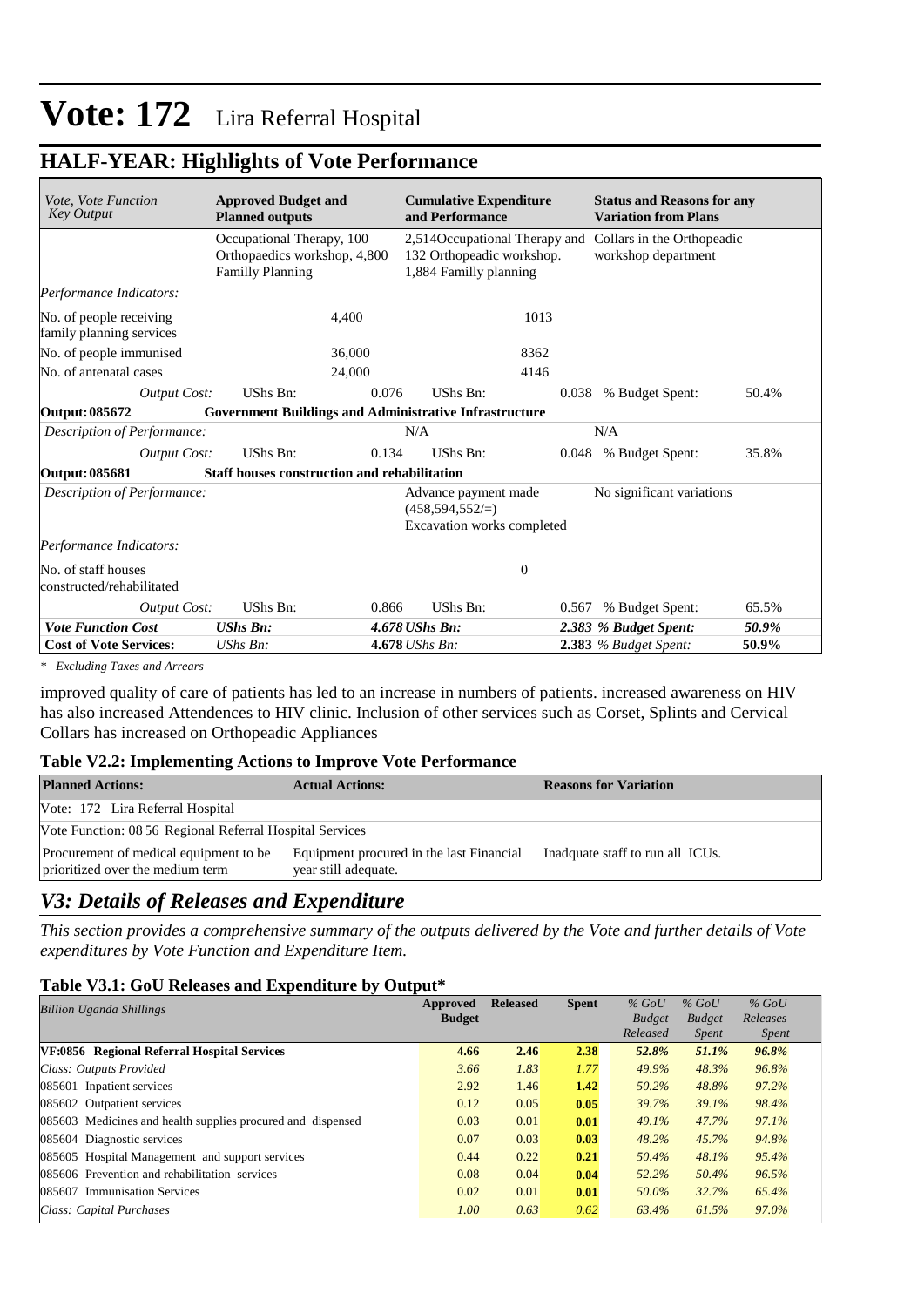## **HALF-YEAR: Highlights of Vote Performance**

| 085672 Government Buildings and Administrative Infrastructure |      | 0.05 | 0.05 | 35.8%        | 35.8% | $100.0\%$ |
|---------------------------------------------------------------|------|------|------|--------------|-------|-----------|
| 085681 Staff houses construction and rehabilitation           | 0.87 | 2.59 | 0.57 | 67.7%        | 65.5% | $96.7\%$  |
| Total For Vote                                                | 4.66 | 2.46 | 2.38 | <b>52.8%</b> | 51.1% | $96.8\%$  |

*\* Excluding Taxes and Arrears*

#### **Table V3.2: 2014/15 GoU Expenditure by Item**

| <b>Billion Uganda Shillings</b>                           | <b>Approved</b><br><b>Budget</b> | <b>Releases</b> | <b>Expend-</b><br>iture | % Budged<br><b>Released</b> | % Budget<br><b>Spent</b> | %Releases<br>Spent |
|-----------------------------------------------------------|----------------------------------|-----------------|-------------------------|-----------------------------|--------------------------|--------------------|
| <b>Output Class: Outputs Provided</b>                     | 3.66                             | 1.83            | 1.77                    | 49.9%                       | 48.3%                    | 96.8%              |
| 211101 General Staff Salaries                             | 2.57                             | 1.28            | 1.26                    | 50.0%                       | 48.9%                    | 97.7%              |
| 211103 Allowances                                         | 0.08                             | 0.04            | 0.04                    | 49.6%                       | 49.2%                    | 99.2%              |
| 213001 Medical expenses (To employees)                    | 0.01                             | 0.00            | 0.00                    | 46.7%                       | 34.4%                    | 73.8%              |
| 213002 Incapacity, death benefits and funeral expenses    | 0.00                             | 0.00            | 0.00                    | 52.5%                       | 23.7%                    | 45.1%              |
| 221001 Advertising and Public Relations                   | 0.01                             | 0.00            | 0.00                    | 50.0%                       | 33.3%                    | 66.7%              |
| 221002 Workshops and Seminars                             | 0.02                             | 0.01            | 0.01                    | 50.0%                       | 50.0%                    | 100.0%             |
| 221003 Staff Training                                     | 0.03                             | 0.02            | 0.02                    | 54.0%                       | 51.9%                    | 96.1%              |
| 221006 Commissions and related charges                    | 0.02                             | 0.01            | 0.01                    | 50.0%                       | 43.9%                    | 87.8%              |
| 221007 Books, Periodicals & Newspapers                    | 0.00                             | 0.00            | 0.00                    | 50.0%                       | 48.4%                    | 96.8%              |
| 221008 Computer supplies and Information Technology (IT   | 0.02                             | 0.01            | 0.01                    | 50.0%                       | 50.0%                    | 100.0%             |
| 221009 Welfare and Entertainment                          | 0.04                             | 0.02            | 0.02                    | 44.9%                       | 43.8%                    | 97.5%              |
| 221010 Special Meals and Drinks                           | 0.02                             | 0.01            | 0.01                    | 36.7%                       | 36.7%                    | 100.0%             |
| 221011 Printing, Stationery, Photocopying and Binding     | 0.05                             | 0.03            | 0.03                    | 57.7%                       | 56.7%                    | 98.2%              |
| 221012 Small Office Equipment                             | 0.01                             | 0.01            | 0.01                    | 54.5%                       | 54.5%                    | 100.0%             |
| 221016 IFMS Recurrent costs                               | 0.02                             | 0.01            | 0.01                    | 50.0%                       | 50.0%                    | 99.9%              |
| 222001 Telecommunications                                 | 0.02                             | 0.01            | 0.01                    | 53.3%                       | 52.0%                    | 97.5%              |
| 222002 Postage and Courier                                | 0.00                             | 0.00            | 0.00                    | 50.0%                       | 35.2%                    | 70.4%              |
| 222003 Information and communications technology (ICT)    | 0.02                             | 0.01            | 0.01                    | 46.9%                       | 26.9%                    | 57.3%              |
| 223001 Property Expenses                                  | 0.00                             | 0.00            | 0.00                    | 50.0%                       | 48.6%                    | 97.1%              |
| $223003$ Rent – (Produced Assets) to private entities     | 0.01                             | 0.00            | 0.00                    | 50.0%                       | 50.0%                    | 100.0%             |
| 223004 Guard and Security services                        | 0.01                             | 0.00            | 0.00                    | 50.0%                       | 33.4%                    | 66.7%              |
| 223005 Electricity                                        | 0.10                             | 0.05            | 0.05                    | 47.4%                       | 47.4%                    | 100.0%             |
| 223006 Water                                              | 0.16                             | 0.06            | 0.06                    | 39.6%                       | 39.0%                    | 98.6%              |
| 223007 Other Utilities- (fuel, gas, firewood, charcoal)   | 0.01                             | 0.00            | 0.00                    | 50.0%                       | 48.4%                    | 96.8%              |
| 224004 Cleaning and Sanitation                            | 0.11                             | 0.07            | 0.05                    | 60.8%                       | 48.3%                    | 79.5%              |
| 224005 Uniforms, Beddings and Protective Gear             | 0.02                             | 0.01            | 0.00                    | 30.0%                       | 20.1%                    | 66.9%              |
| 225001 Consultancy Services- Short term                   | 0.01                             | 0.00            | 0.00                    | 50.0%                       | 49.4%                    | 98.7%              |
| 227001 Travel inland                                      | 0.03                             | 0.02            | 0.02                    | 51.9%                       | 49.6%                    | 95.5%              |
| 227004 Fuel, Lubricants and Oils                          | 0.12                             | 0.06            | 0.06                    | 52.6%                       | 52.6%                    | 100.0%             |
| 228001 Maintenance - Civil                                | 0.02                             | 0.01            | 0.01                    | 50.0%                       | 49.5%                    | 99.1%              |
| 228002 Maintenance - Vehicles                             | 0.03                             | 0.02            | 0.02                    | 51.1%                       | 51.1%                    | 100.0%             |
| 228003 Maintenance – Machinery, Equipment & Furniture     | 0.07                             | 0.03            | 0.03                    | 50.0%                       | 50.0%                    | 100.0%             |
| 228004 Maintenance – Other                                | 0.04                             | 0.02            | 0.02                    | 52.4%                       | 52.2%                    | 99.6%              |
| <b>Output Class: Capital Purchases</b>                    | 1.00                             | 0.63            | 0.62                    | 63.4%                       | 61.5%                    | 97.0%              |
| 231001 Non Residential buildings (Depreciation)           | 0.07                             | 0.05            | 0.05                    | 66.7%                       | 66.7%                    | 100.0%             |
| 231002 Residential buildings (Depreciation)               | 0.77                             | 0.56            | 0.55                    | 72.3%                       | 71.7%                    | 99.1%              |
| 231007 Other Fixed Assets (Depreciation)                  | 0.06                             | 0.00            | 0.00                    | 0.0%                        | 0.0%                     | N/A                |
| 281503 Engineering and Design Studies & Plans for capital | 0.04                             | 0.03            | 0.01                    | 66.7%                       | 33.3%                    | 50.0%              |
| 281504 Monitoring, Supervision & Appraisal of capital wor | 0.05                             | 0.00            | 0.00                    | 0.0%                        | 0.0%                     | N/A                |
| <b>Output Class: Arrears</b>                              | 0.11                             | 0.11            | 0.11                    | 100.0%                      | 100.0%                   | $100.0\%$          |
| 321612 Water arrears(Budgeting)                           | 0.11                             | 0.11            | 0.11                    | 100.0%                      | 100.0%                   | 100.0%             |
| 321614 Electricity arrears (Budgeting)                    | 0.00                             | 0.00            | 0.00                    | 100.0%                      | 100.0%                   | 100.0%             |
| <b>Grand Total:</b>                                       | 4.78                             | 2.57            | 2.50                    | 53.9%                       | 52.3%                    | 97.0%              |
| <b>Total Excluding Taxes and Arrears:</b>                 | 4.66                             | 2.46            | 2.38                    | 52.8%                       | 51.1%                    | 96.8%              |

**Table V3.3: GoU Releases and Expenditure by Project and Programme\***